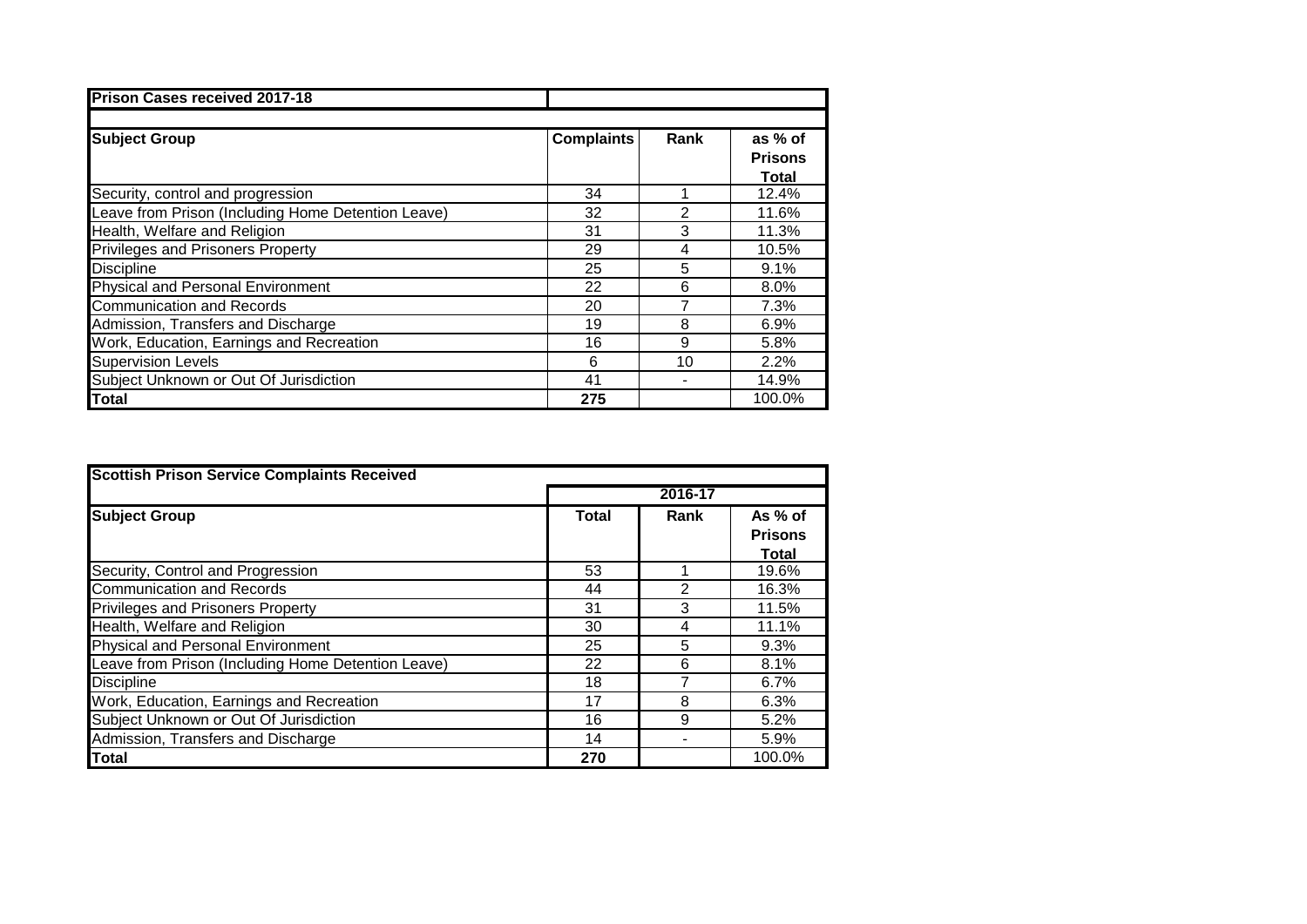## **Prison Complaints Determined 2017-18**

| <b>Case Type</b>                                             | <b>Stage</b>            | <b>Outcome Group</b>                    | Total           |
|--------------------------------------------------------------|-------------------------|-----------------------------------------|-----------------|
| Complaint                                                    | Advice                  | Not duly made or withdrawn              | 68              |
|                                                              |                         | Out of jurisdiction (non-discretionary) | $\overline{2}$  |
|                                                              |                         | Premature                               | 54              |
|                                                              |                         | Total                                   | 124             |
|                                                              | <b>Early Resolution</b> | Not duly made or withdrawn              | 9               |
|                                                              |                         | Out of jurisdiction (discretionary)     | $\overline{5}$  |
|                                                              |                         | Out of jurisdiction (non-discretionary) | 35              |
|                                                              |                         | Outcome not achievable                  | 30              |
|                                                              |                         | Premature                               | 9               |
|                                                              |                         | Proportionality                         | 49              |
|                                                              |                         | Resolved                                | 12              |
|                                                              |                         | Total                                   | 149             |
|                                                              | Investigation           | Fully upheld                            | 3               |
|                                                              |                         | Some upheld                             | $\mathbf{1}$    |
|                                                              |                         | Not upheld                              | 8               |
|                                                              |                         | Not duly made or withdrawn              | 10              |
|                                                              |                         | Total                                   | 22              |
|                                                              | <b>Total Complaints</b> |                                         | 295             |
| <b>Total Contacts</b>                                        |                         | 295                                     |                 |
| <b>Total Premature Complaints</b>                            |                         |                                         | 63              |
| <b>Premature Rate</b>                                        |                         |                                         | 21.4%           |
|                                                              |                         |                                         | 12 <sup>2</sup> |
| <b>Total Investigation Decisions</b><br><b>Total Upholds</b> |                         | 4                                       |                 |
| <b>Uphold Rate</b>                                           |                         |                                         | 33.3%           |
|                                                              |                         |                                         |                 |
| Old Uphold Rate Calculation                                  |                         |                                         |                 |
| Total Cases 'Fit for SPSO'                                   |                         | 22                                      |                 |
| <b>Total Upholds</b>                                         |                         | 4                                       |                 |
| <b>Uphold Rate</b>                                           |                         |                                         | 18.2%           |